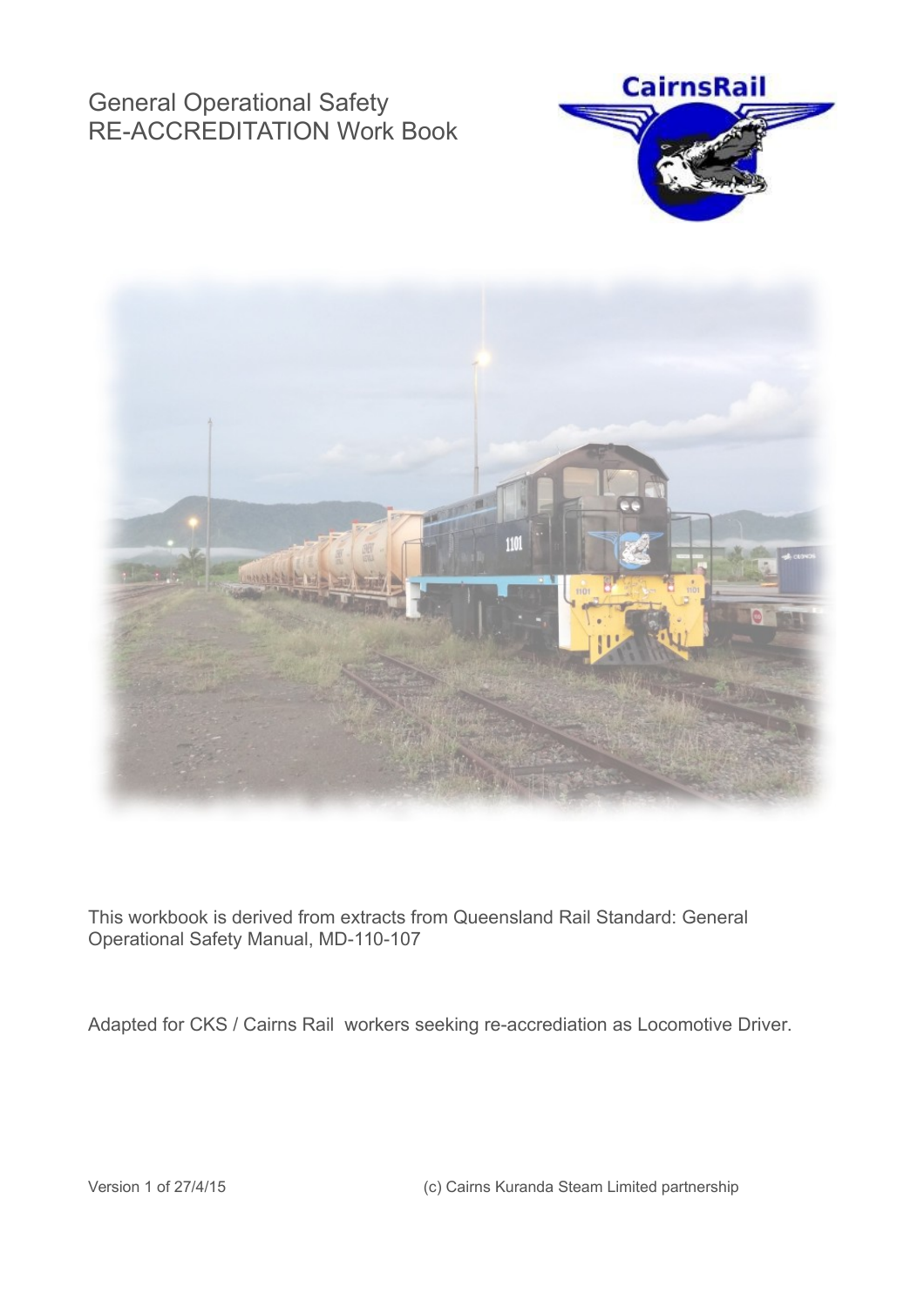# 1.4 Personal Safety On or Near the Track

### 1.4.1 Workers not to expose themselves to danger

When moving/walking in, near or close to Rail Traffic

- Workers do not jump onto, or ride on, the automatic coupler or the buffer of any rail vehicle or locomotive
- do not ride on the sides of rail vehicles, locomotives, track vehicles or road vehicles, except where provision is made and used for the body to be inside the profile of these vehicles
- do not join or alight from moving vehicles

**Note:** Where it is necessary for track workers to travel on track vehicles and no suitable seating is available, track workers must be able to maintain a secure handhold and the speed must not exceed 15 km/h.

- before walking between rail vehicles on the same track, make sure the rail vehicles are stationary, and at least nine metres apart when crossing a track near stationary rail vehicles, make sure to cross not less than five metres from the end of the rail vehicle
- be aware of rail traffic when walking or working within the Danger Zone
- make sure when walking or working in electrified areas to work and keep tools, equipment and self a minimum of 3 metres from any part of the live overhead line equipment

Please turn over the page and complete the revision exercise.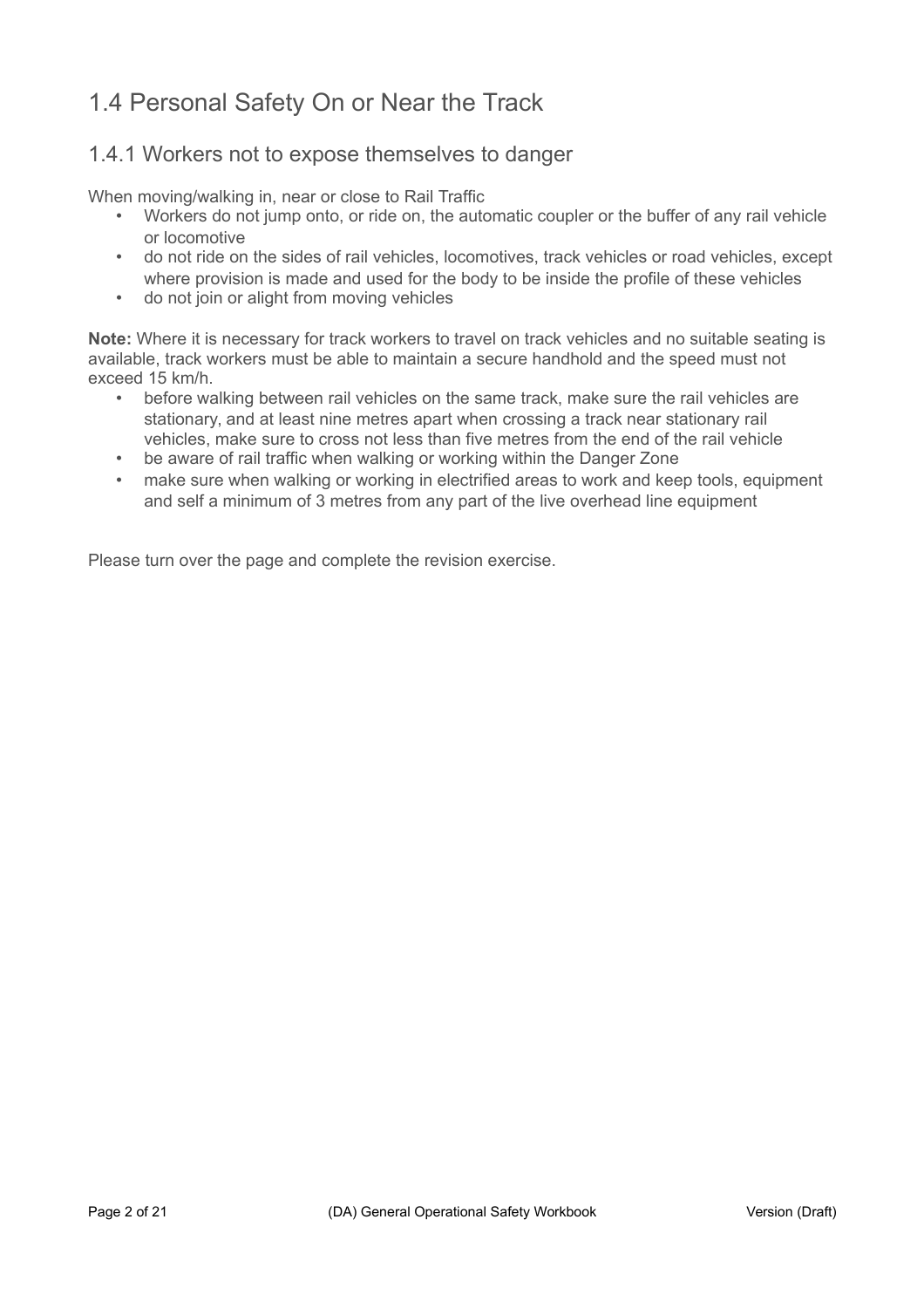What distance of separation must there be between two stationary rail vehicle before it is considered safe to move between them.

A:

A worker may join a moving rail vehicle provided that it is travelling at less than 5 kph, and that the driver has initiated a brake application.

True or False (circle correct answer)

It is a requirement to be aware of rail traffic when walking or working in the Danger Zone. In your own words, explain how you might achieve this.



In relation to the above, are there any additional training or courses that you are aware of that might be useful for a great understanding of Danger Zone issues?

 $A$ :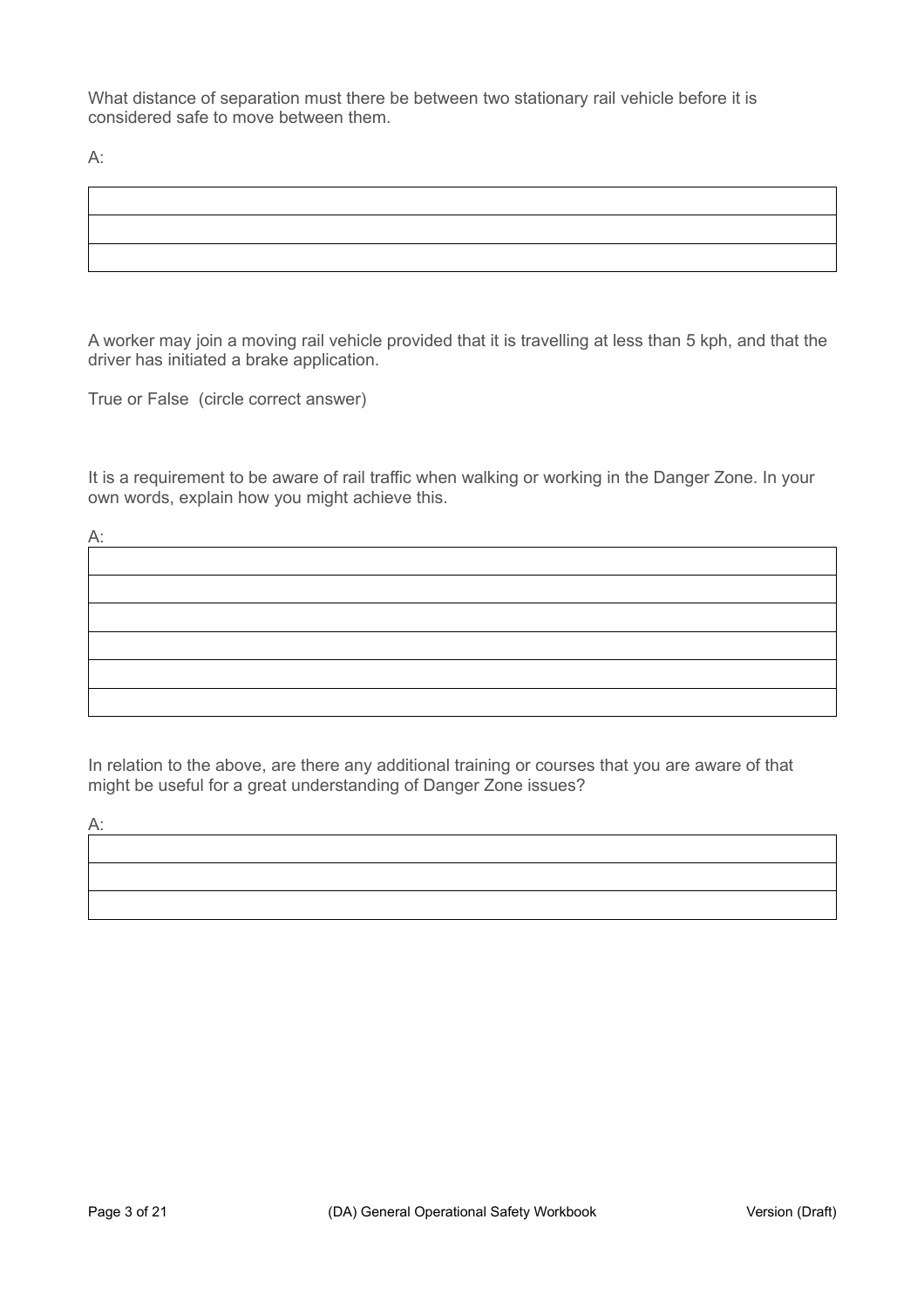# 1.8 Fire

### 1.8.1 Safety

**WARNING**: When a fire occurs, workers must assess the situation to determine if the fire can be controlled by themselves, or if the assistance of the Fire Service is required. **Workers must not place themselves in danger when attempting to fight a fire.**

### 1.8.5 Fires on rail traffic and on rail vehicles

#### **a) Fire on Rail Vehicles of Rail Traffic**

When a fire occurs on rail vehicles of rail traffic

Rail Traffic Crew

- stop and secure the rail traffic
	- as soon as it is safe to do so
	- where passengers can be evacuated safely
	- where fire fighting equipment can be used effectively
- tell the Network Control Officer
- check documentation for contents of rail vehicles
- transmit a radio message telling others in the area about the fire
- if it is safe to do so attempt to extinguish fire and/or isolate burning rail vehicles
- tell Network Control Officer if fire is extinguished, or if Fire Service is required

The network control office will arrange for emergency services, stopping other nearby rail traffic, and keep the crew at the scene informed of arrangements.

Rail Traffic Crew

- protect any adjacent tracks, when necessary
- evacuate passengers if necessary, to the next passenger rail vehicle, a platform, or to the track
- if the rail traffic is carrying dangerous goods
	- keep upwind and clear of the affected area
	- keep yourself and others uphill of the affected area, if possible
- if the rail traffic is carrying dangerous gas
	- keep all people upwind, uphill and clear of the affected area, if possible

**Note:** All precautions should be maintained until the Fire Service says the situation is under control.

#### **b) Fire on Locomotives or Train Units**

When a fire occurs on a locomotive or train unit

Rail Traffic Crew

- stop and secure the rail traffic or train unit
	- as soon as it is safe
	- where passengers can be evacuated safely
	- where fire fighting equipment can be used effectively
- tell the Network Control Officer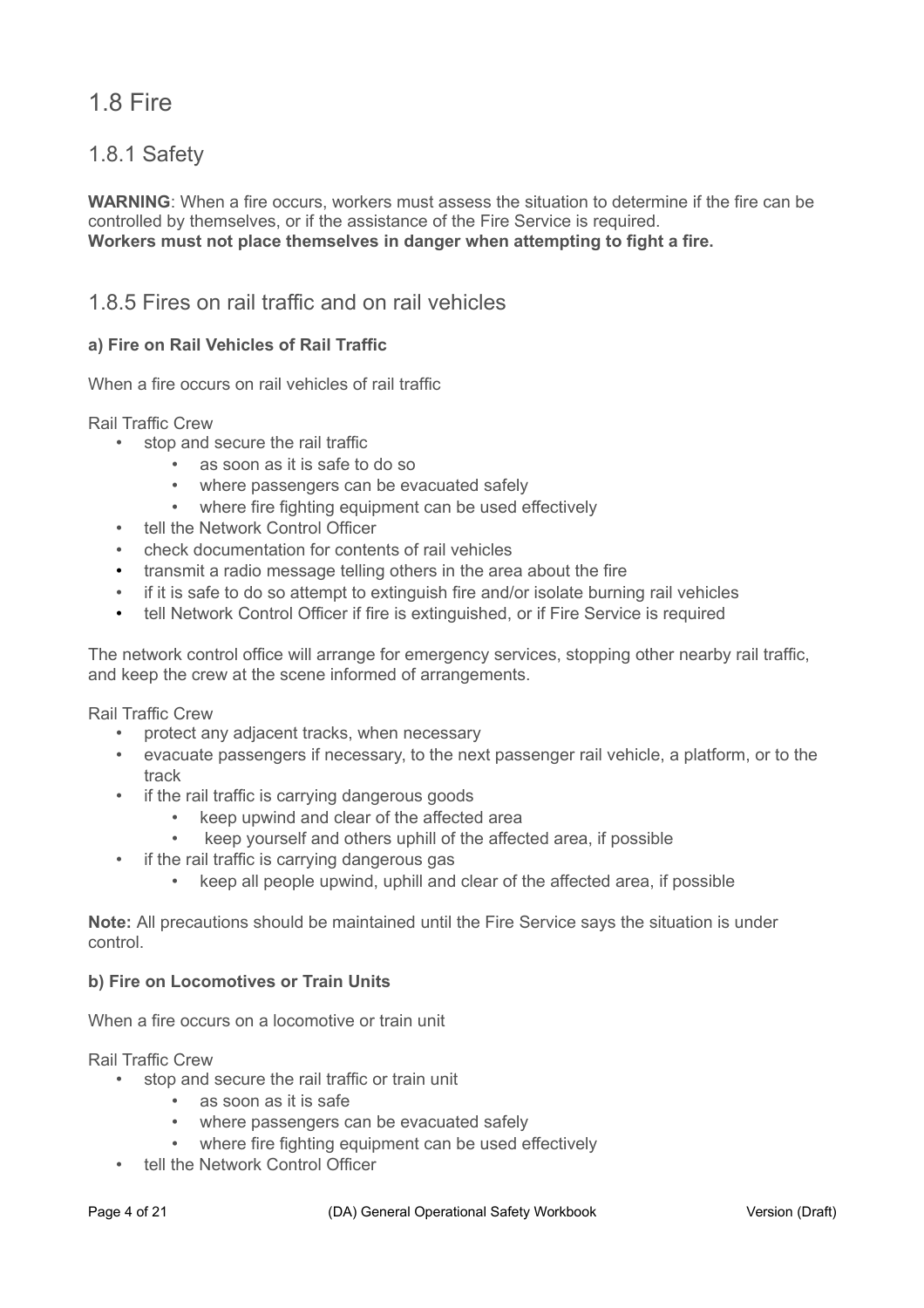- if necessary, transmit a radio message telling others in the area about the fire
- shut down diesel locomotive and turn off fuel
- isolate battery, if necessary

**Note**: When the battery is isolated, in-cab radio communication will be lost.

- secure the rail traffic
- protect adjacent tracks, if required
- carry out fire fighting procedures for locomotives or train units, if it is safe to do so,

The Network Control Officer will call the Fire Service if necessary and tell the manager emergency services

### 1.8.6 Isolating burning rail vehicles

When it is necessary to isolate burning rail vehicles from rail traffic to minimise damage or risk

Rail Traffic Crew

- check documentation for dangerous goods
- if possible, and if safe to do so
	- evacuate any passengers
	- secure the rear portion
	- detach behind the affected rail vehicles
- pull ahead at least 100 metres or a greater distance if rail vehicles contain flammable substances or dangerous goods, as in the Initial Emergency Response Guide (HB76)
- — secure and detach burning rail vehicles
- $\rightharpoonup$  pull the leading portion at least 100 metres clear of burning rail vehicles or a greater distance if rail vehicles contain flammable substances or dangerous goods, as in the Initial Emergency Response Guide (HB76)

#### **WARNING**

Be aware that any metal on rail vehicles may be hot enough to burn the skin on touch, for example, handles on doors.

### 1.8.7 Extinguishing fires on rail vehicles

When it is necessary and safe to extinguish a fire on rail vehicles, and the Fire Service is not readily available

a) Preparation for Extinguishing Fires on Rail Vehicles

Worker

- obtain any assistance required to extinguish the fire
- make sure any action taken will not increase the hazard
- make sure the proper fire fighting equipment is used
- read instructions on the fire extinguisher before using in confined spaces
- make sure all fire fighting equipment is in place around rail vehicles before opening any doors or hatches, or lifting tarpaulins
- be aware that any metal on rail vehicles may be hot enough to burn the skin on touch, for example, handles on doors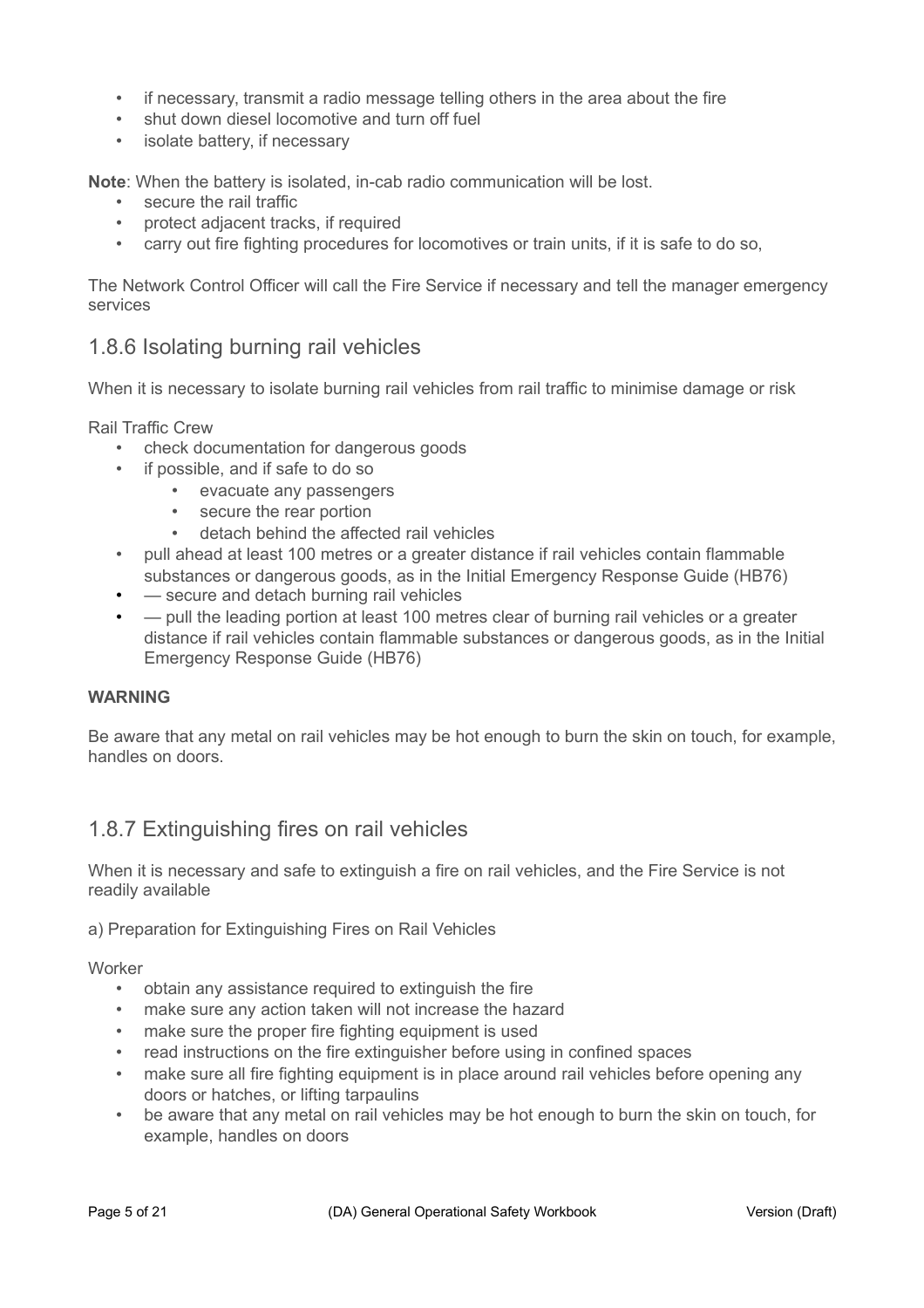#### **WARNING**

Extreme caution must be taken if doors are to be opened on fully enclosed rail vehicles, or container rail vehicles, as fire intensity may rapidly increase.

b) Controlling Fires on Rail Vehicles

**Worker** 

- use gloves when opening doors or hatches
- be aware that flames may suddenly leap from the door, hatch or from under a tarpaulin
- stand to one side before opening a door or hatch, or lifting a tarpaulin
- locate the base of the fire
- direct the extinguisher nozzle at the
	- base of the fire with water or foam fire extinguishers flames
	- above the base for Dry Chemical or Carbon Dioxide  $(CO<sub>2</sub>)$  extinguishers

Complete the revision exercises over the page...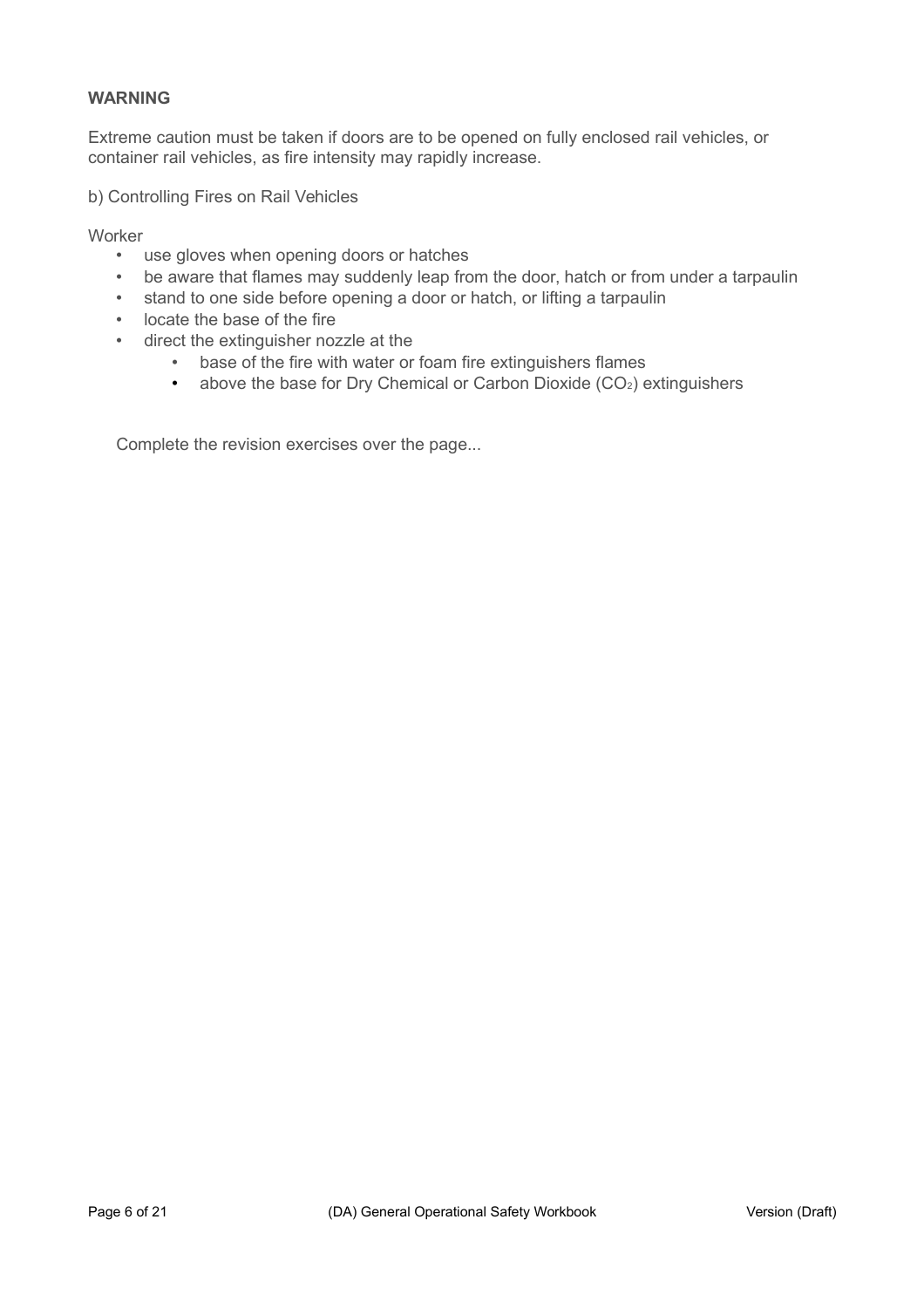In dot point form, list the procedure for isolating a burning rail vehicle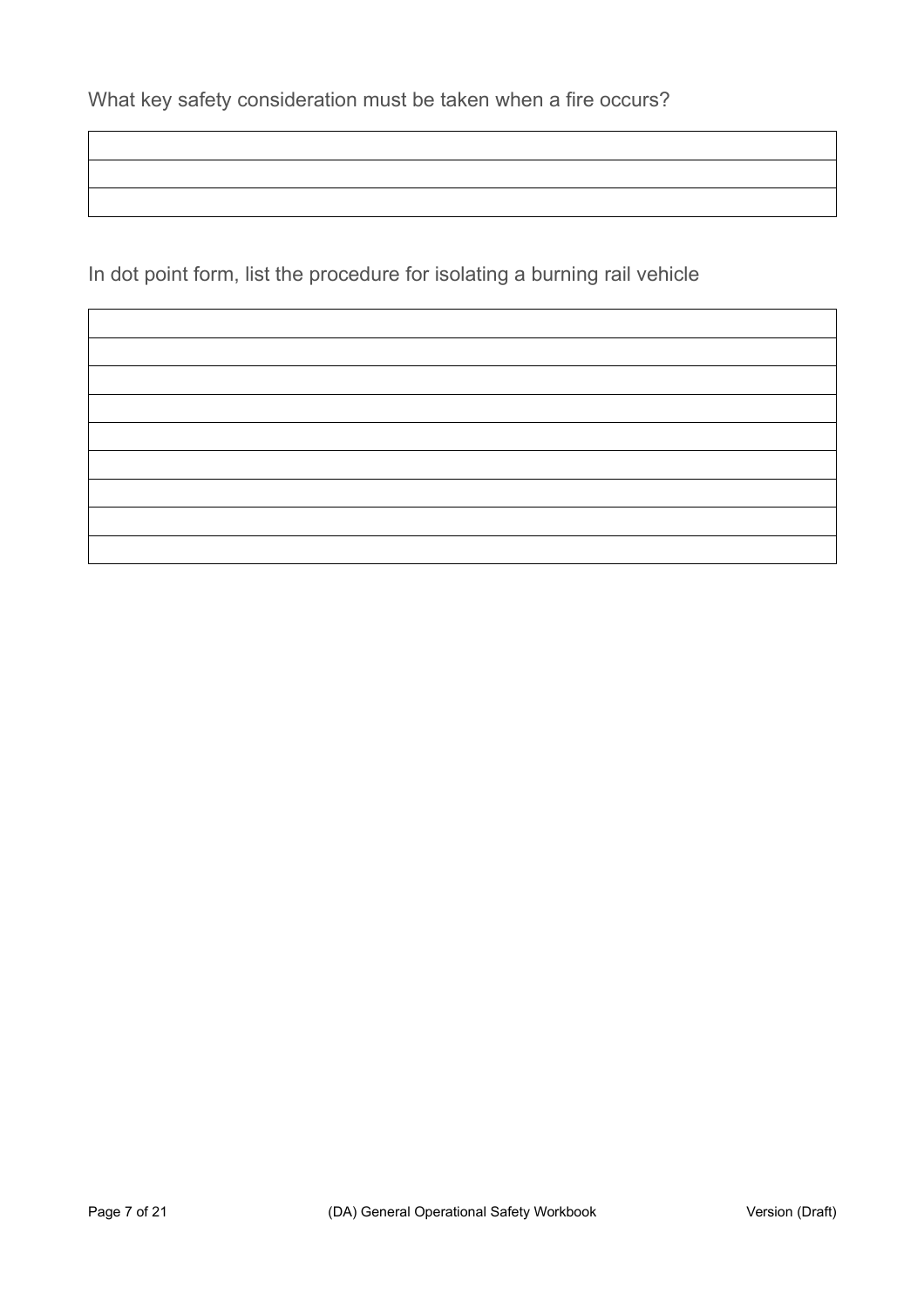# 1.12 Reporting an Accident or an Incident

### 1.12.1 Reporting an accident or an incident

When an accident or incident such as an injury or a breach of safeworking procedures occurs, or the potential for an accident or incident exists

Worker

• report the accident or incident, or the potential for an accident or incident, to the supervising officer

Supervising Officer

- notify responsible manager
- make sure all accident and incident report forms are correctly filled in
- send forms to responsible manager

# 1.13 Communication

### 1.13.1 Relaying radio or telephone messages

When direct communication is not available, messages regarding safeworking may be relayed by an intermediate officer

Sender

- instruct the intermediate officer to write down the message and repeat it
- when the message has been repeated correctly, say 'correct'

Intermediate Officer

- deliver the written message to the receiver, or
- instruct the receiver to write down and repeat the message
- when the message has been repeated correctly, say 'correct'
- tell the sender when the message has been delivered

### 1.13.2 Verbal communication

When instructions are being sent and received

**Workers** 

- make sure all instructions are correctly sent, received and understood
- write down and read back instructions relating to movement of rail traffic if related to safeworking procedures when
	- radio or telephone communication is not available and an instruction is relayed by the intermediate officer
	- instructions are to be carried out over a long period of time
	- instructions are of a complex nature the worker issuing or receiving the instructions asks for it to be taken down in writing specified in the appropriate Safeworking Manual
- write down and read back instructions involving the safety of workers and/or equipment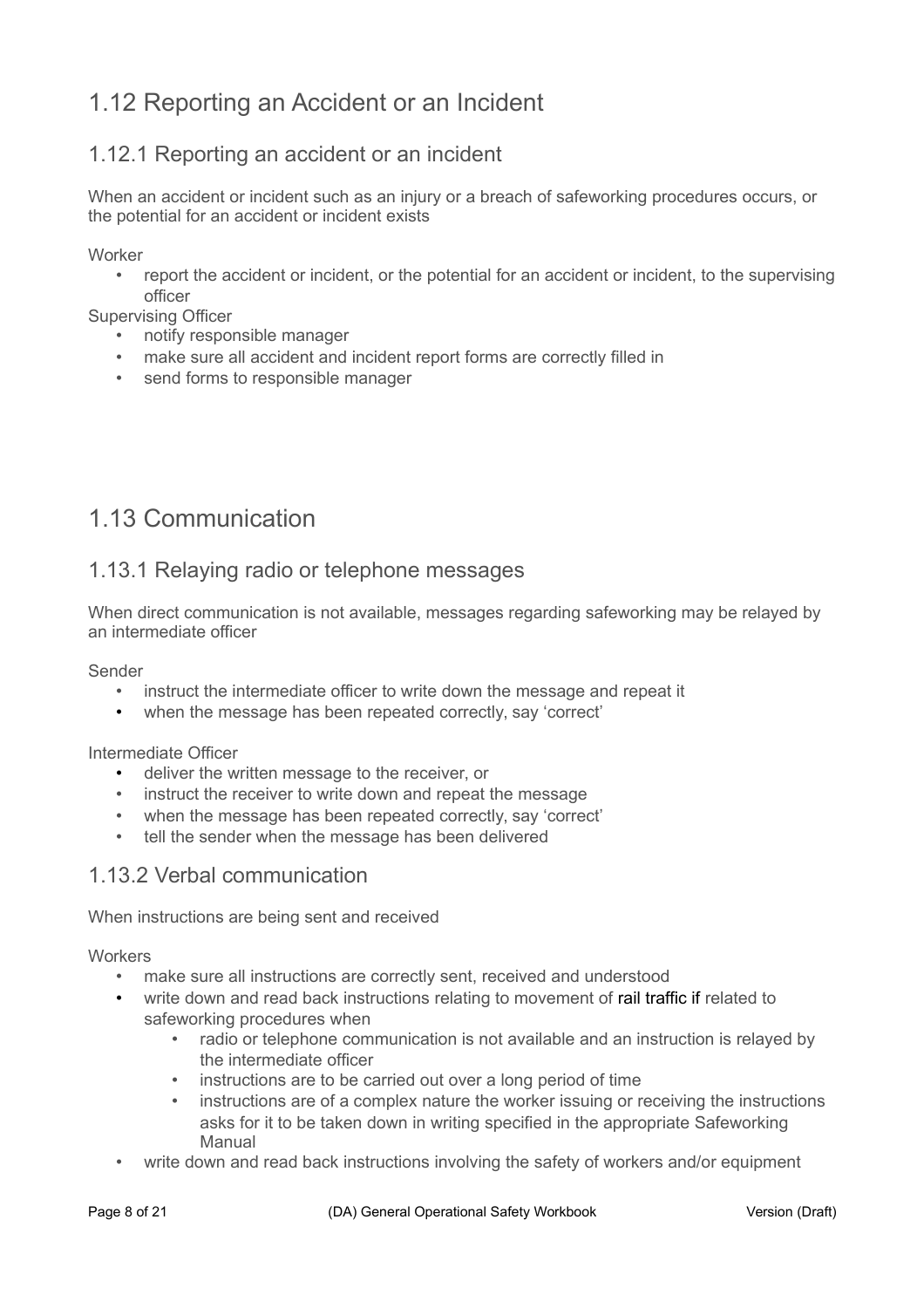## 1.13.3 Special Safeworking Instructions – Form SW50

When safeworking instructions are issued, they must be written down on Form SW50 and repeated when

- radio or telephone communication is not available and the instruction is relayed by an intermediate officer
- instructions are to be carried out over a long period of time instructions are of a complex nature
- the worker issuing or receiving the instruction asks for it to be taken down in writing
- specified in the appropriate safeworking manual

### 1.13.4 Form SW50 No Longer Required

When Form SW50 is no longer needed, the following action is required. Worker

• deface the form by drawing two diagonal lines across the face of the form

**Note**: Defacing the form is done to indicate the form is no longer in use.

## 1.14 Use of Audio/Visual Equipment

### 1.14.1 Distractions using audio/visual equipment while carrying out safety critical tasks

Worker and contractors must not allow themselves to be distracted by the use of audio/visual equipment while carrying out safety critical tasks.

#### a) Risks

The following consequences may occur from a person being distracted while performing a safety critical task:

- **Collision**
- Running move derailment
- Yard derailment
- SPAD
- Collision caused by a SPAD
- Running move derailment caused by SPAD
- Yard derailment caused by SPAD
- Injury or death

**Note**: There have been several accidents/incidents where a person has been distracted whilst performing safety critical tasks. This has resulted in collisions, derailments and SPADs, etc.

b) Examples of Types of Audio/Visual Equipment

The types of audio/visual equipment that contribute to a distraction can be but are not limited to the following:

- QR Radio communication equipment
- Desk top computers with computer games/DVD/CD and etc, whether QR supplied or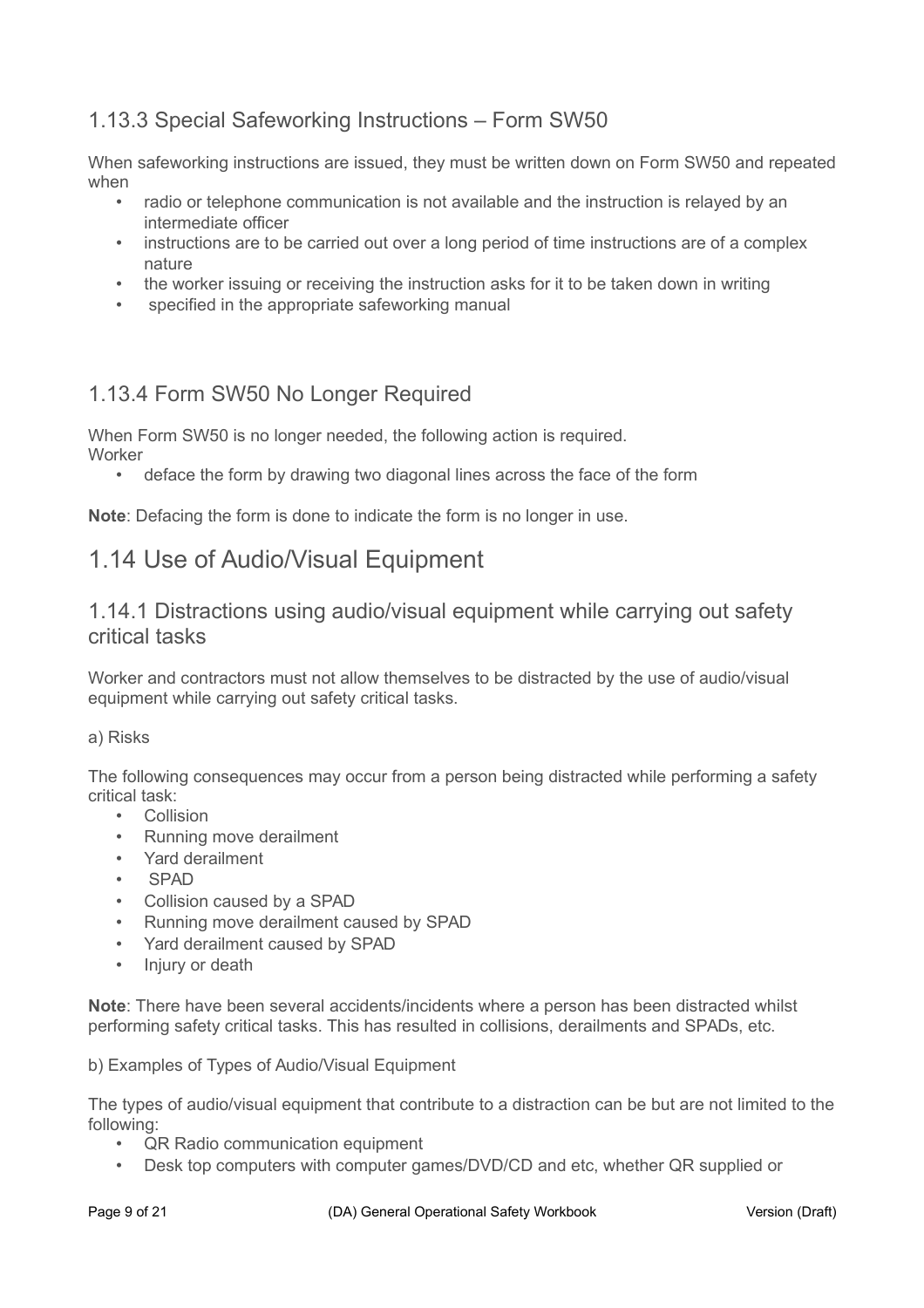private

- Laptops and portable hand held computers
- Mobile phones
- Personal radios, CD/MP3/DVD players
- Televisions
- Cameras
- Newspapers and Magazines

c) Examples of workers carrying out safety critical tasks and how they may be distracted are as follows:

- A rail traffic driver using a mobile phone while approaching a red signal.
- A rail traffic driver obtaining a DTC Authority while approaching the limit of his authority and trying to bring the rail traffic to a stop
- A track section supervisor using continual vigilance on a walking inspection and having a conversation on a mobile phone
- A Network Control Officer watching or listening to private audio/visual equipment while monitoring safety critical communication equipment.

**Note:** Any worker or contractor carrying out a safety critical task or monitoring safety critical communications must take necessary action to eliminate the risk of being distracted at a critical time in their task. Worksite risk assessments should evaluate the risk of distraction during safety critical tasks.

Complete the revision exercise on the following page. Your Instructor will be required to dictate some special safeworking instructions.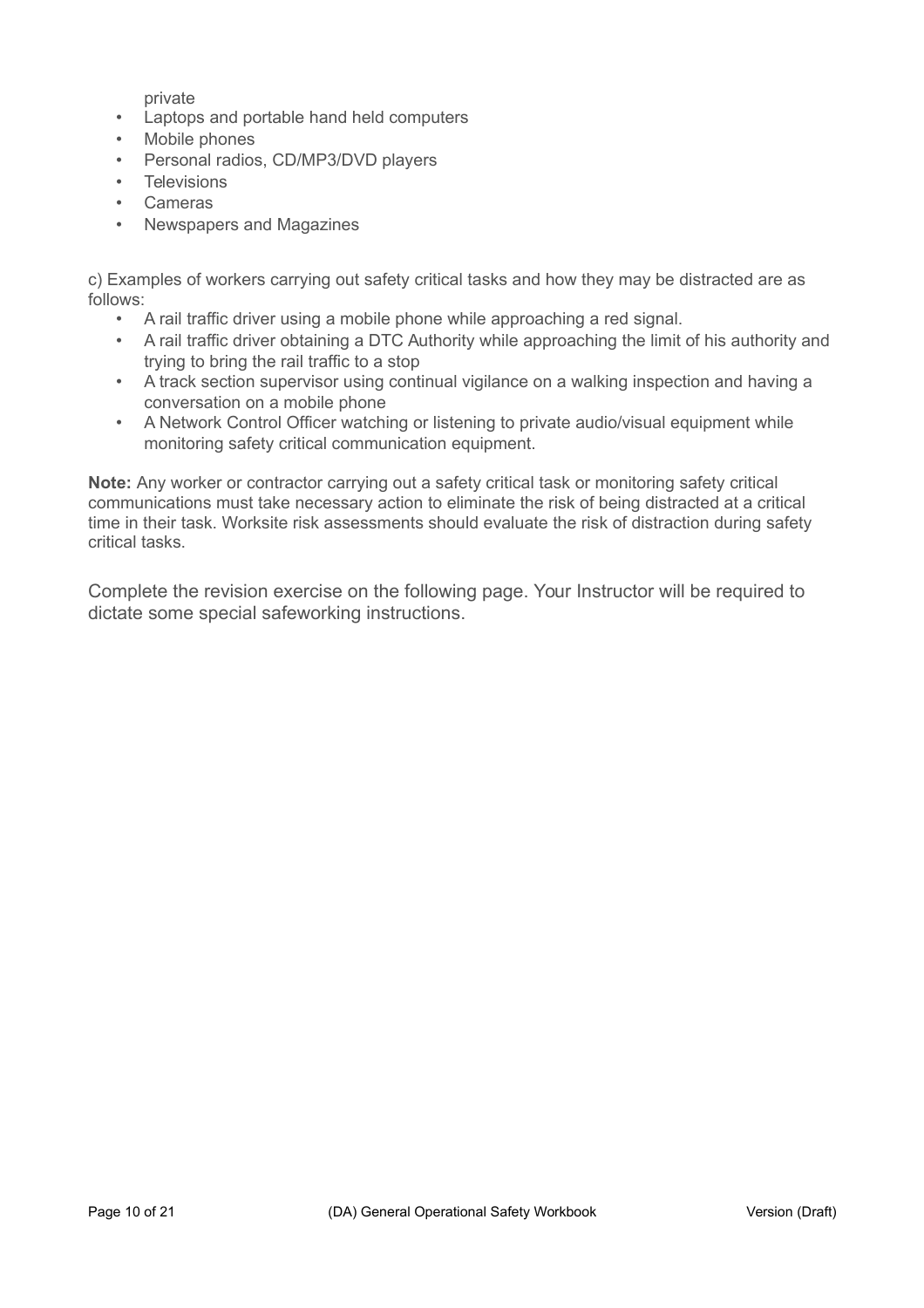On the SW50form below, write out the instructions given by the tutor

|                                                                                    | <b>Written Authority for Rail Traffic</b>                 |
|------------------------------------------------------------------------------------|-----------------------------------------------------------|
| Proceed Authority<br>Instruction                                                   | Section 6<br>Rail Traffic Speed                           |
| Section 1<br><b>Rail Traffic Identification</b>                                    | Restricted Speed<br>Controlled Speed                      |
| Date                                                                               | Normal Spend<br>Nominated Speed                           |
| Rail Traffic Number                                                                | Section 7<br>Previous Rail Traffic Movements              |
| Location                                                                           | Unknown                                                   |
| Section 2<br>Remote Controlled Signal Territory Authority                          | Rail Traffic Number<br>Known                              |
| Authority to On-Track at<br>Authority to Proceed from                              | Cleared Beyond<br>Locked in at<br>Disabled at             |
| Track<br>Signal<br>Location<br>Турв<br>Δ                                           | Location                                                  |
| Proceed to                                                                         | Section 8<br>Authorisation                                |
| Track<br>Signal<br>Location<br>Type                                                | Authorising Officer                                       |
|                                                                                    |                                                           |
| Signal Prior to Limit of Authority                                                 | Signature<br>Time                                         |
| Track<br>Signal<br>Location<br>Type                                                |                                                           |
| Proceed/Return to and OBEY                                                         | <b>Issuing Officer</b>                                    |
| Track<br><b>HEIRS</b><br><b>LMDE</b>                                               |                                                           |
|                                                                                    | Signature<br>Time                                         |
| Section 3<br>Direct Traffic Control Territory Authority                            |                                                           |
| Staff and Ticket Territory Authority                                               | Intermediate Officer                                      |
|                                                                                    |                                                           |
|                                                                                    | Time<br>Signature                                         |
|                                                                                    |                                                           |
|                                                                                    | Rail Traffic Crew                                         |
|                                                                                    |                                                           |
|                                                                                    | Signature<br>Time                                         |
|                                                                                    |                                                           |
|                                                                                    | Relief Rail Traffic Crew                                  |
| Section 4<br>Instructions                                                          |                                                           |
|                                                                                    | Signature<br>Time                                         |
|                                                                                    |                                                           |
|                                                                                    | Section 9<br><b>Partial Fulfilment</b>                    |
|                                                                                    | Rail Traffic is Clear and Complete at                     |
|                                                                                    | Signal/BLB Location<br>Initial<br>Track<br>Time           |
|                                                                                    |                                                           |
|                                                                                    | Signal/BLB<br>Location<br>Track<br>Time<br>Initial        |
|                                                                                    |                                                           |
|                                                                                    | Initial<br>Signal/BLB<br>Location<br>Track<br><b>Time</b> |
| Section 5<br>Level Crossings                                                       | Initial<br>Track<br>Time                                  |
| Obey all SP signals                                                                | Signal/BLB<br>Location                                    |
| The active protection on level and pedestrlan<br>crossings may not be operating    |                                                           |
| Make sure the level crossing equpment is activated<br>before entering the crossing | <b>NOTES</b>                                              |
|                                                                                    |                                                           |
|                                                                                    |                                                           |
|                                                                                    |                                                           |
|                                                                                    |                                                           |

Once completed, assume that the instructions are no longer required. Make the necessary alterations to the form.

List some of the risks that could arise from being distracted when performing safety critical tasks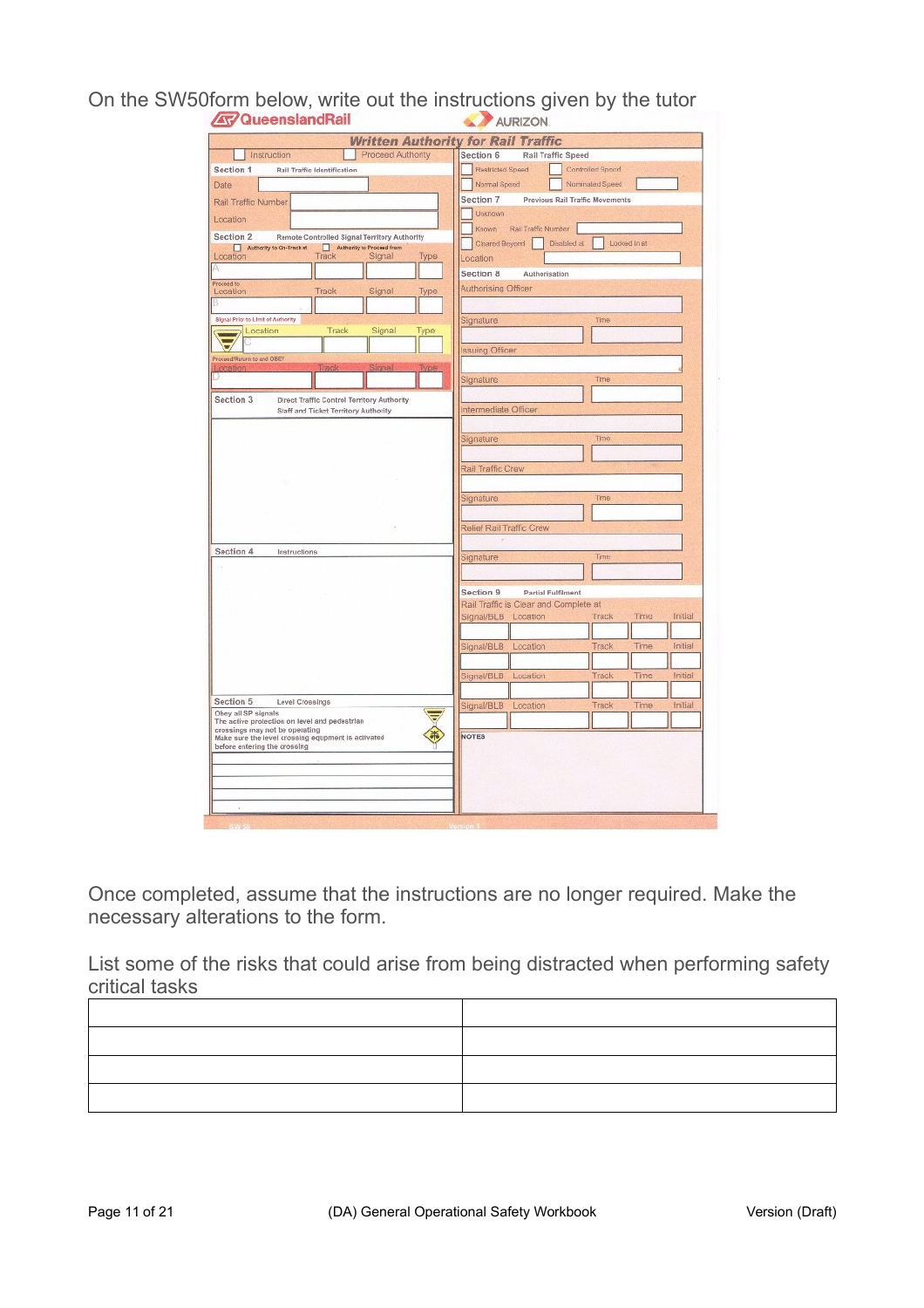# 2.3 Working of Rail Traffic

## 2.3.1 Rail Traffic Driver to be in charge of the rail traffic

a) When rail traffic is worked by a Rail Traffic Driver and other Rail Traffic Crew Member/s

Rail Traffic Crew Member/s

• carry out instructions given by the rail traffic driver

b) When rail traffic is worked under Two Driver Operation

Rail Traffic Driver at controls

• take charge of the running of the rail traffic

Rail Traffic Driver not at controls to monitor:

- other drivers performance
- signal aspects
- speed board changes
- level crossings
- other safeworking requirements

**Note:** By agreement with the rail traffic driver at the controls, the other rail traffic driver can take a short break when it is considered safe to do so and when not in or approaching a Safety Critical Zone.

### 2.3.8 Rail traffic crew to check rail traffic regularly

#### When working rail traffic

Rail traffic crew

- make visual checks, where possible, to make sure the rail traffic is following safely
- monitor locomotive/train unit air and power gauges for irregularities
- visually check locomotive engine exhausts for excessive sparks being thrown

### 2.3.9 Rail Traffic Driver becoming incapacitated while driving rail traffic

If a rail traffic driver becomes incapacitated while driving rail traffic

Rail Traffic Crew Member

- stop the rail traffic
	- avoid stopping in tunnels,
	- on bridges or
	- over level crossings, if possible
	- give the rail traffic driver any assistance possible
	- inform Network Control Officer, if possible, giving details
		- of the rail traffic driver's condition
		- where the rail traffic is located
		- accessibility of the location to road vehicles, for example, an ambulance
	- secure the rail traffic, if necessary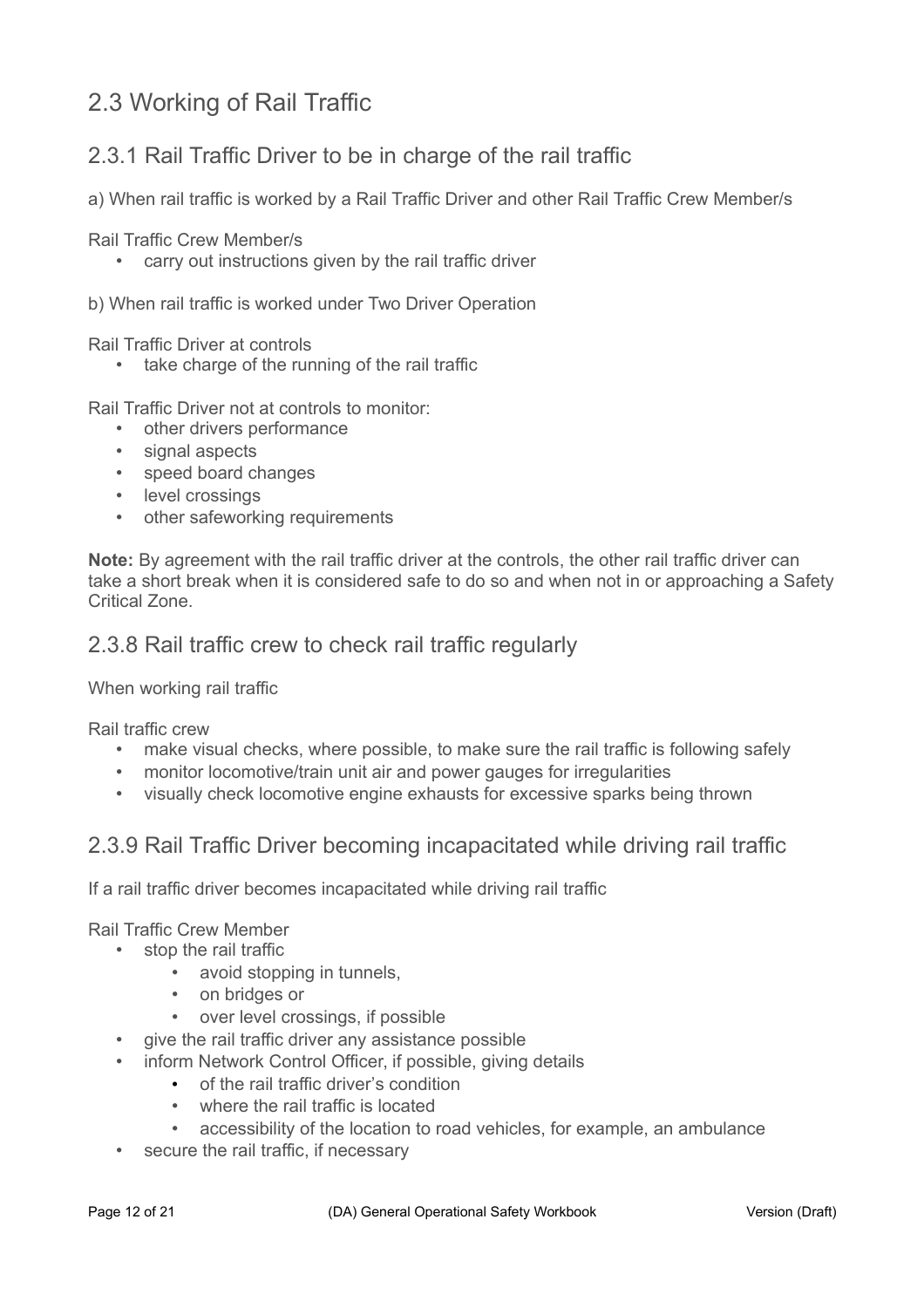## 2.3.10 Rail Traffic Driver incapacitated – clearing rail traffic from section

a) Second Rail Traffic Driver or Rail Traffic Drivers Assistant Qualified to Drive

When rail traffic is worked by a second Rail traffic Driver, or a Rail Traffic Drivers Assistant qualified to drive rail traffic

• take the rail traffic to where medical assistance can be obtained

#### b) Rail Traffic Driver's Assistant Not Qualified to Drive

When the Rail Traffic Driver's Assistant is NOT qualified to drive rail traffic

- secure the rail traffic
- use any means possible to assist the rail traffic driver

### 2.3.11 Rail traffic crew handover

When rail traffic crews handover to a relieving rail traffic crew or officer in charge

Rail Traffic Crew being relieved

- write on the rail traffic list details of any rail vehicles requiring special attention en route
- hand the rail traffic over to a relieving rail traffic crew, if necessary
- give the relieving rail traffic crew or officer in charge,
	- details of limit of safeworking authority for the rail traffic
	- the handling characteristics of the rail traffic
	- work carried out or to be carried out en route
	- arrival and departure times at stations
	- any overcrowding of passenger rail traffic
	- delays or unusual occurrences
	- defects or faults on the rail traffic
	- defects or faults in signals
	- defects or faults on or near the track

## 2.5 Securing of Rail Traffic

### 2.5.1 Securing of rail traffic, portion of rail traffic, or rail vehicles

When securing rail traffic, portion of rail traffic, or rail vehicles on a main line or siding

Worker

- make sure rail vehicle/s has stopped
- close both brake pipe cocks
- disconnect hosebags by hand
- hold the hosebag firmly
- open the brake pipe cock slowly do not direct airflow onto yourself or other workers
- wait until the air flow stops

WARNING: Do not close the brake pipe cock before the airflow stops otherwise a train brake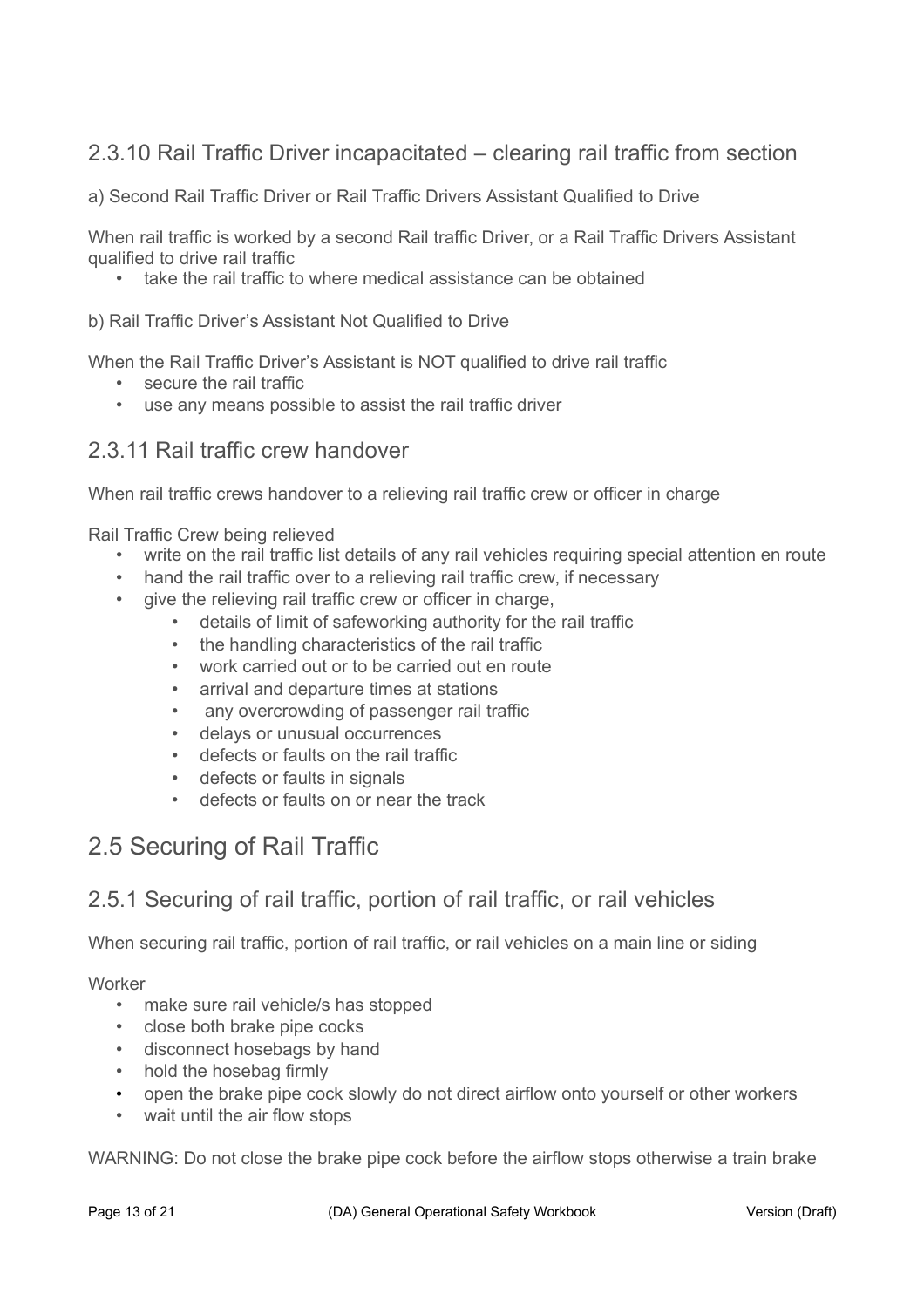release may occur.

- close the brake pipe cock
- apply
	- all handbrakes, unless validated instructions are issued by the Manager Rollingstock Engineering
	- chocks, where necessary
- make sure any derail devices are in place
- secure the points away from the occupied track

**Note**: Shunting yards will have local instructions giving the percentage of handbrakes to be applied.

**Note**: Some locations may have local instructions to provide further security, if required.

### 2.5.2 Securing rail vehicles on a running track

When it is necessary, in an emergency, to stow rail vehicles, including locomotives on a running track

Officer in Charge

- obtain approval from the Network Control Officer
- arrange to place signals applying to that track at stop
- secure the points for other than the occupied track

Rail Traffic Crew

- apply all handbrakes, unless otherwise authorised
- use chocks where required

**Note:** The first six and last six rail vehicles must have the handbrakes applied.

**Note:** Some locations may have local instructions to provide further security, if required.

### 2.5.4 Procedure for placing chocks to prevent rail traffic or rail vehicle movement

When it is not possible to hold rail traffic or rail vehicle stationary with handbrakes

Rail Traffic Crew Members placing chocks

- check the drawgear
	- if bunched (drawgear pushed in), chock wheels from the bottom of the grade
	- if stretched (drawgear pulled taut), chock wheels from the top of the grade
- place chocks under wheels on one side of rail vehicle only
- tell Network Control Officer which rail vehicle/s is chocked
- endorse the train list with the position of chocked rail vehicle/s

The Network Control Officer will make sure the next rail traffic driver who moves the rail vehicle/s is aware of which rail vehicle/s is chocked

**Note**: Care must be taken when placing or removing chocks under the wheels of rail vehicles. Hold the chock so the hand is not between the chock and the rail or wheel.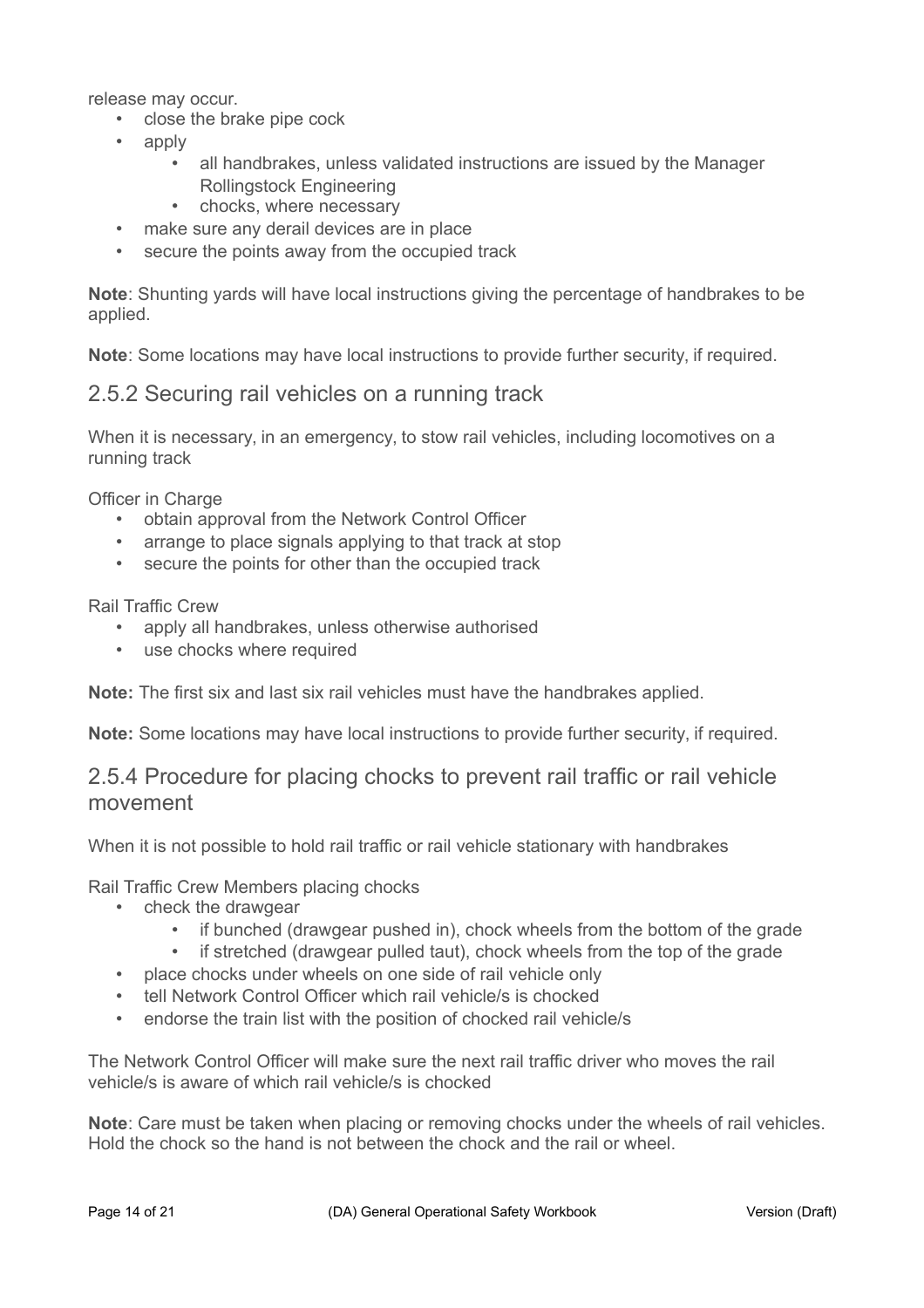## 2.6.11 Applying handbrakes on rail vehicles

When applying a handbrake on rail vehicles in a yard or siding

**Worker** 

- apply airbrake, if possible
- apply handbrake
- fully release airbrake
- check the handbrake is fully applied

Complete the revision exercise on the following page....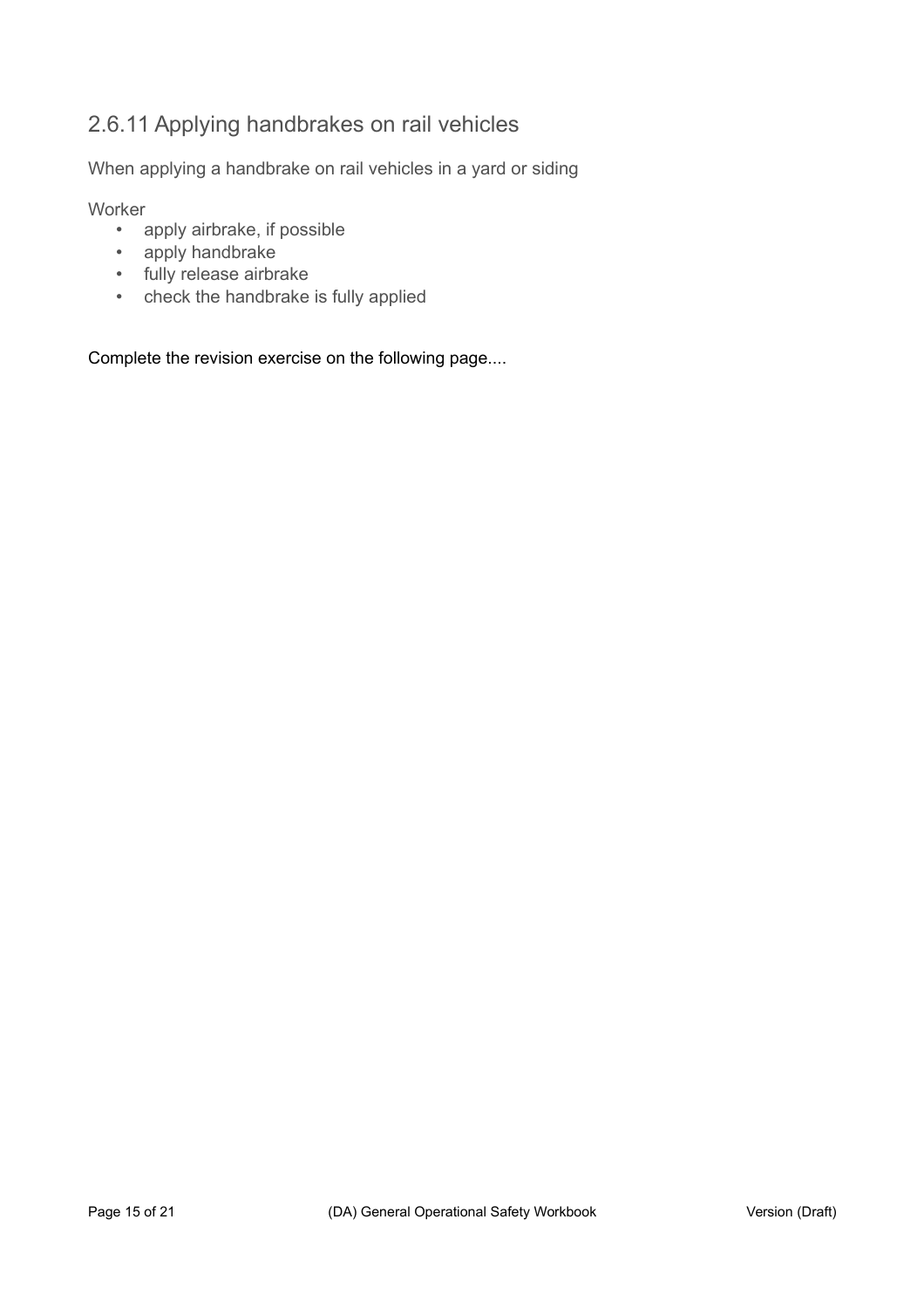In two driver operated locomotives, who is in charge of running rail traffic?

List the duties of the driver not in control of the locomotive:

How often should a rail trafffic crew in a moving train "check back" at the loading?

List the actions that may be taken by a second person, not qualified to drive, in the event that the driver of rail traffic is suddenly incapacitated:

When exhausting air from a hosebag, where should you direct the airflow?

State the procedures for applying hand brakes to rail vehicles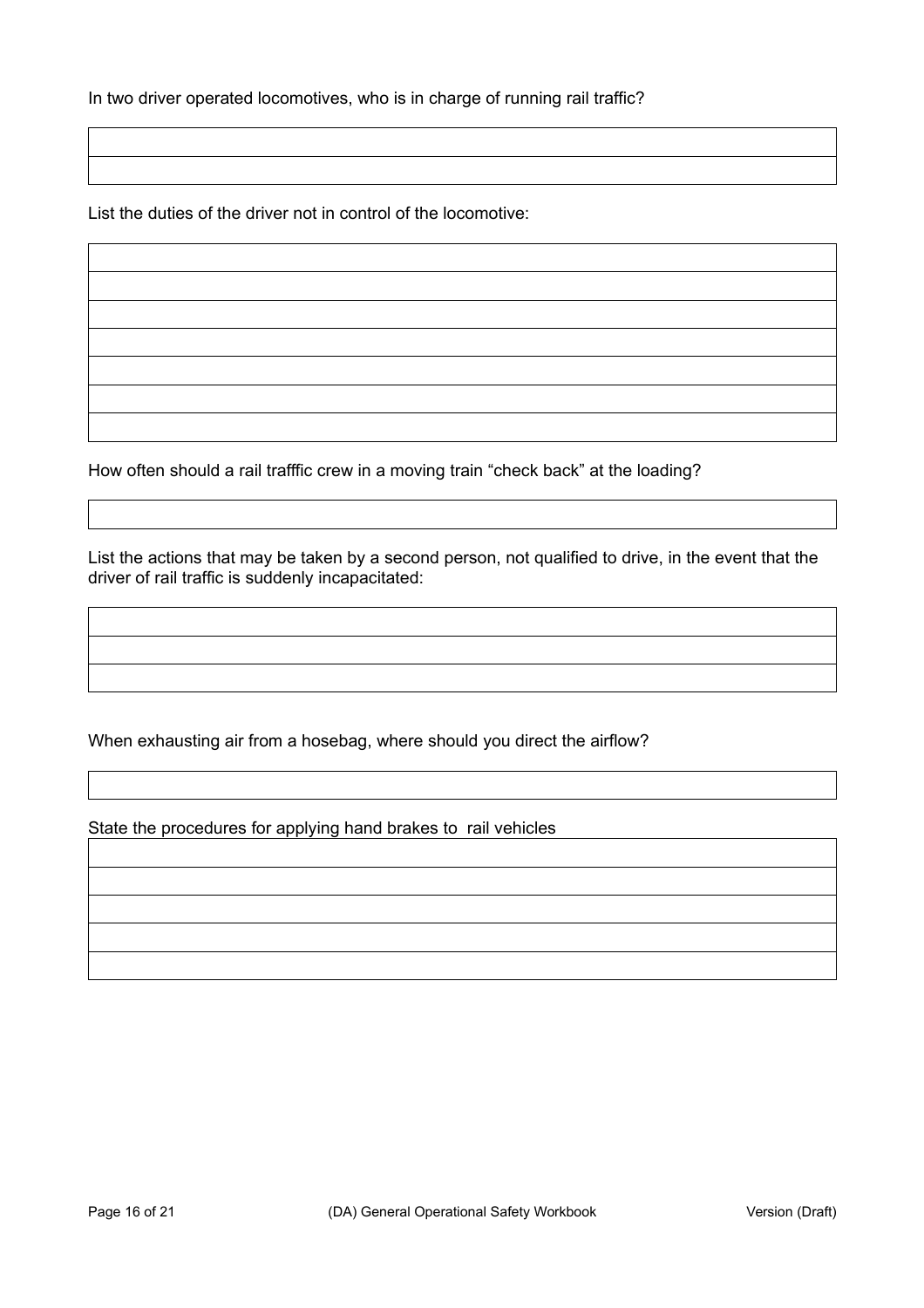# 3.2 Hand Operated Points

## 3.2.1 Reversible switch levers (throwover points)

When operating reversible switch levers

**Worker** 

- check reversible switch levers are correctly set before allowing movements over them
- do not reverse them in front of moving rail vehicles in case of rebound
- check direction in which points are set
- points are locked for any facing movement
- points are locked when not in use

## 3.2.2 Spring reversible switch levers (spring points)

When operating spring reversible switch levers

**Worker** 

• check points are set correctly before allowing rail traffic to move over the points

# 3.3 Operating Hand Operated Points

## 3.3.1 Points to be in proper position

When operating hand operated points levers

**Worker** 

- check the track ahead face oncoming traffic
- do not straddle points levers
- make sure the points are correctly held
- make sure toe of switch in contact with rail is not damaged
- make sure the switch rail is firm against the stock rail
- after use, make sure
	- points levers are returned to normal position
	- switches are properly closed
	- folding handles are folded down
	- removable handles are removed and stowed correctly
	- points locks, where provided, are locked

### 3.3.2 Operating points near moving rail vehicles

When operating points in the vicinity of moving rail vehicles

**Worker** 

- make sure rail vehicles are clear of points
- do not move the operating lever while rail vehicles are moving over the points
- do not bounce throwover points as this causes switches to open or not close correctly
- make sure non-reversible lever points (kangaroo points) are held firmly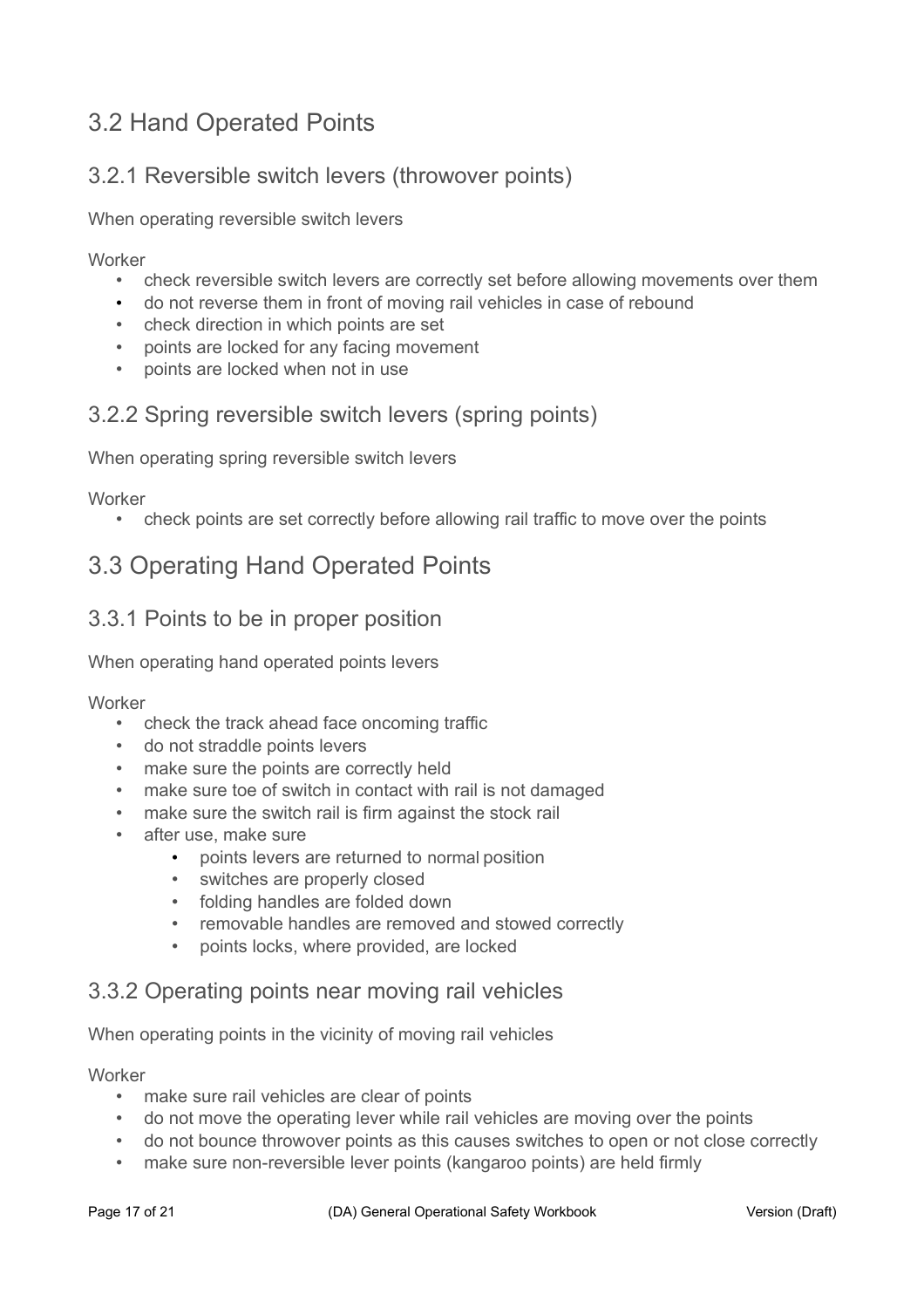- check points switches are in the correct position before facing movements take place
- make sure toe of switch in contact with rail is not damaged

### 3.5.1 Operating a catch point

Catch points protect the running track and some sidings from unauthorised movement of rail vehicles.

When operating a catch point

a) Entering a Siding

**Worker** 

- unlock catch point, if necessary
- check catch point is in the correct position to allow the rail traffic to pass

#### b) Leaving a Siding

**Worker** 

- make sure catch point is correctly positioned to allow rail vehicles to be moved out of the siding
- make sure catch point is returned to the open position after use
- lock the catch point, if possible

**Note**: In certain areas it may be necessary to obtain a release from the Network Control Officer before unlocking a catch point.

**Note:** A kangaroo lever which operates a catch point must be correctly held to allow rail vehicles to enter or leave a siding.

### 3.5.4 Ground frame levers

Where ground frame levers are used, their purpose is identified by the name plate, if fitted, and the colour of the lever as shown below

| <b>PURPOSE</b>                          |
|-----------------------------------------|
| <b>Level Crossing Protection levers</b> |
| Release levers                          |
| Lockbar levers                          |
| Points levers                           |
| Signal levers                           |
| Spare lever                             |
|                                         |

# 3.6 Shunting – General

### 3.6.1 Safety

#### **WARNING**

Particular care must be taken by all workers during shunting operations. A distance of at least nine metres must be observed when moving or working between rail vehicles on the same track. Shunting may affect workers who may not be familiar with traffic operations. Workers involved in shunting must be qualified.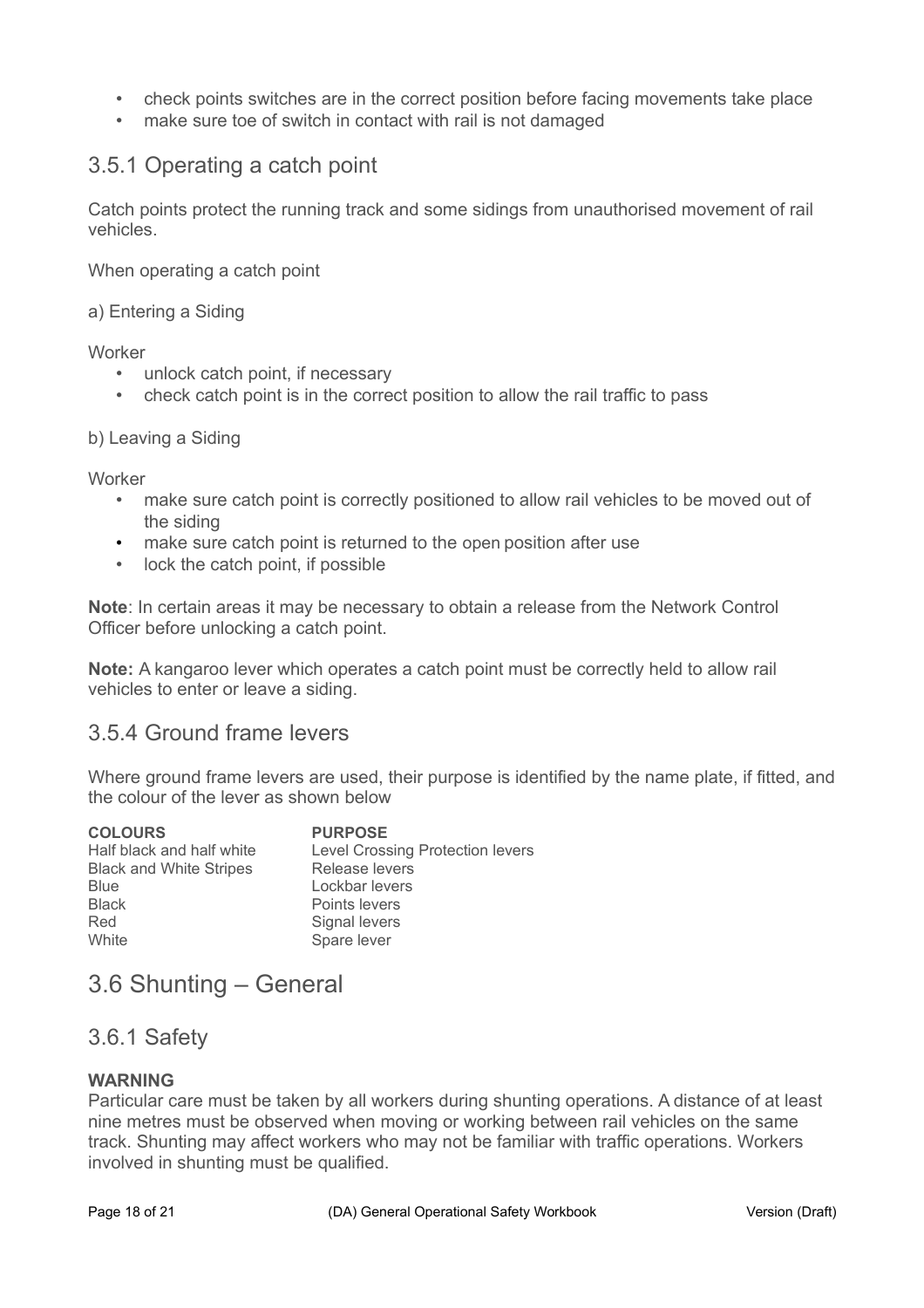## 3.6.7 Detaching rail vehicles in sidings

When detaching rail vehicles in sidings

#### **Worker**

- make sure rail vehicles are in clear and secured
- if rail vehicles are left foul of another track
	- tell the officer in charge or Network Control Officer
	- protect the rail vehicles that are foul by using detonator signals and/or permanent way stop signals, if necessary

### 3.6.8 Clearance of rail vehicles on adjacent, converging or diverging tracks

As a guide, when checking if rail vehicles are clear at floor level

**Worker** 

- stand on the end of the sleeper on the adjacent track closest to the end of the vehicle
- check clearance by making sure the out stretched arm does not touch rail vehicle

**Note**: Be aware of top clearance as rail vehicle is shunted to adjacent tracks

### 3.6.9 Rail traffic crew unable to receive a hand, light or radio signal when shunting

When carrying out shunting operations and a hand, light or radio signal cannot be received

Rail Traffic Crew

- do not move the rail traffic, even when the fixed signals are at proceed
- wait until a hand, light or radio signal is received

**Note:** If the delay seems excessive, investigate the cause.

### 3.6.10 Pushing during a shunt movement – rail traffic crew unable to see last rail vehicle

When pushing rail vehicles during a shunt movement and the rail traffic crew cannot see the track beyond the last rail vehicle of the rail traffic, or cannot receive a signal from the worker shunting

Rail Traffic Crew

• stop until told, by the worker shunting, the distance the rail traffic is to proceed

**Note:** When setting back on a main line separate procedures apply.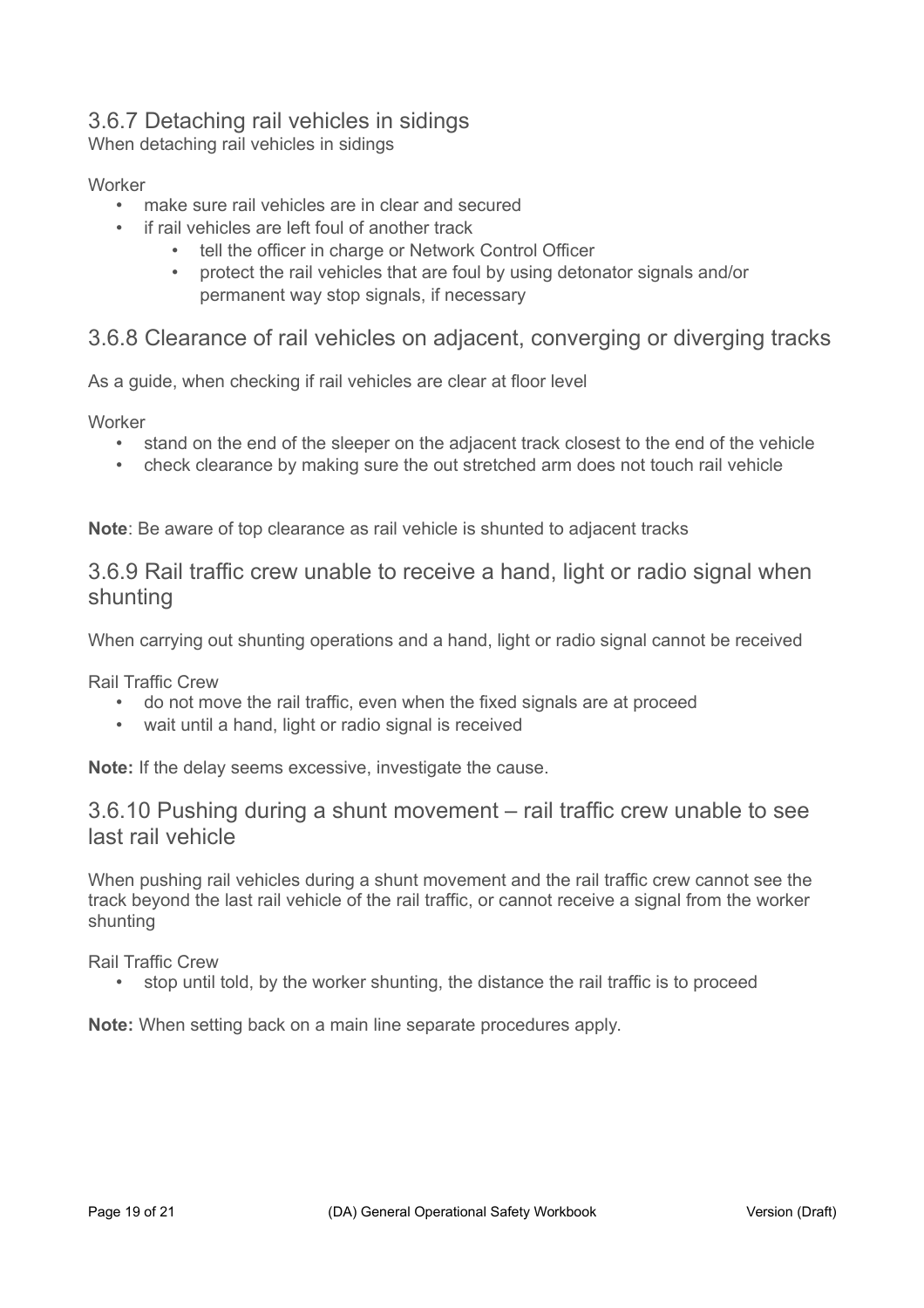# 3.7 Shunting of Facilities

## 3.7.1 Shunting rail traffic at a facility/siding

When shunting rail traffic at any facility/siding at which other workers and/or equipment may be working

Rail Traffic Crew/Shunting Staff

- stop the rail traffic prior to
	- any lockout system, or
	- the points at the entry to the facility/siding
- contact the worker in charge of the facility/siding to ask permission to
	- enter the facility/siding
	- request that all workers in the vicinity are warned
	- request that any lockout systems, signs, skid rails, gates or barriers be removed from the track by the worker responsible for their placement
	- operate any warning device in place
- do not enter the facility/siding without permission
- proceed at restricted speed into the facility/siding and shunt
- tell the worker in charge when shunting work is completed, and the rail traffic is ready to depart
- turn off any warning device in operation
- ask the worker in charge of the facility/siding to replace any lockout system

**Note**: Some of the above procedures may be arranged by the Network Control Officer.

**Note**: Some facility shunting procedures may be covered under separate operating plan or Interface coordination plan.

### 3.7.4 Entry to a facility/siding with no lockout system and without a worker in charge

When shunting a facility/siding where no lockout system is provided, and without a worker in charge

Rail Traffic Crew/Shunting Staff

- warn all persons in the vicinity
- check that no persons or rail vehicles obstruct the way into the facility/siding
- proceed at restricted speed into the facility/siding and shunt
- switch on siren and lights, if provided, and turn them off when shunting is completed

#### Complete the revision exercises on the following page.